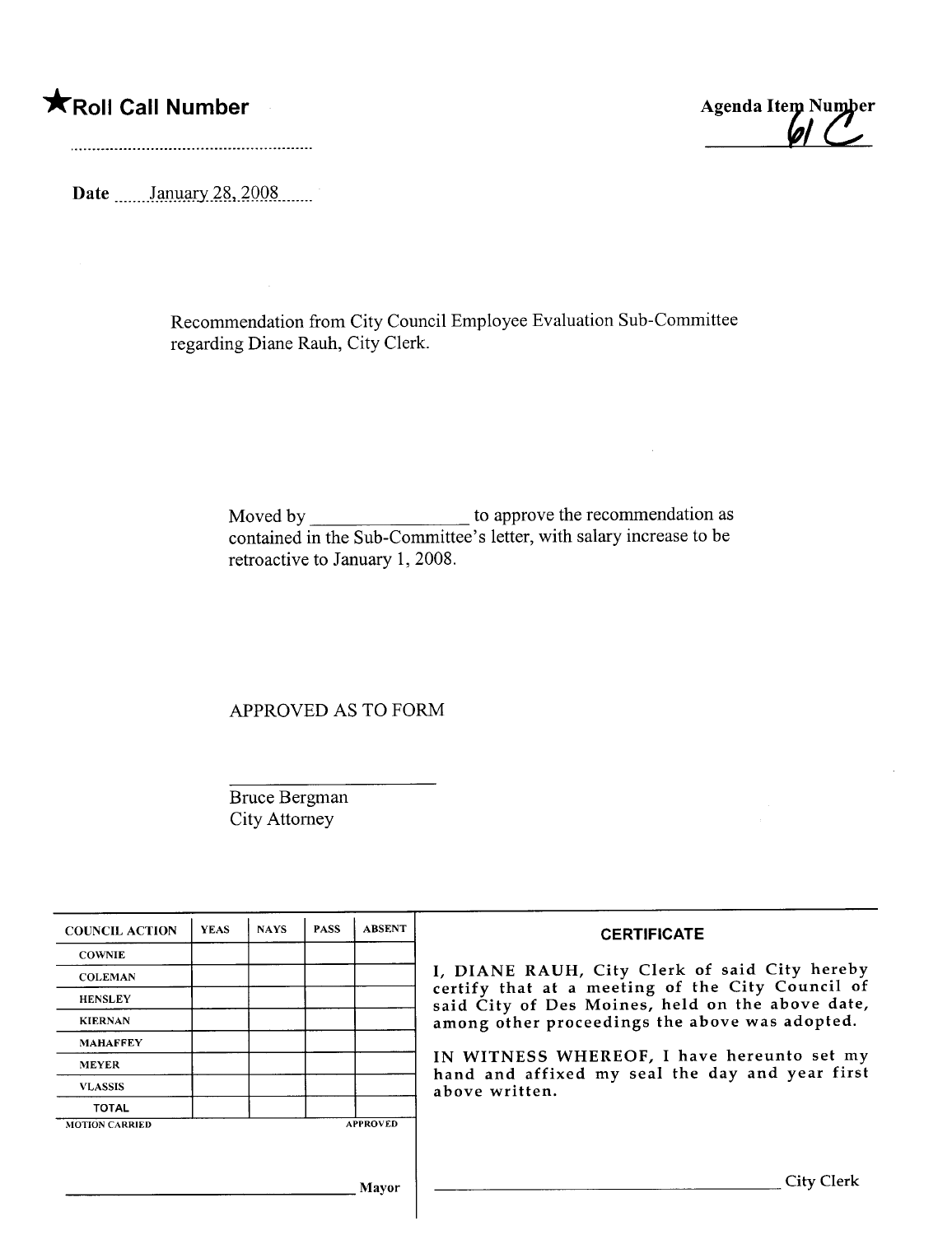# **Memorandum**<br>January 24, 2008

| Agenda Item 6/A-D |  |  |
|-------------------|--|--|

**Date** 

| To:        | Des Moines City Council<br><b>Citizens of Des Moines</b>                          | Roll Call # |
|------------|-----------------------------------------------------------------------------------|-------------|
| From:      | Council Employee Appointment and Review Committee<br>(Coleman, Mahaffey, Vlassis) |             |
| Subject:   | 2008 Appointments and Compensation                                                |             |
| Reference: | January 28 <sup>th</sup> , 2008 City Council Meeting Agenda                       |             |

The Committee of the Des Moines City Council responsible for making a recommendation regarding the appointment and compensation of city professional leaders is proud to report the following:

- $\circ$  The Committee met several times over the past two months gathering information, meeting with employees in review meetings, discussion the accomplishments and goals, and setting out a compensation plan for each.
- a This process follows a comprehensive review in May and June of 2007 which included a 360 degree review conducted with outside consultants. In June of 2007, if was determined this tool would be used again, but not until December of 2008 - a full 18 months later.
- o The Committee is proud of our current city leadership and gave overwhelmingly high marks for performance in 2007/
- o Our city is strong, vibrant, and growing and rests on a solid foundation that these leaders are responsible for (employees, finances, liabilities, and relationships with other governments and constituencies).
- o 2007 was an extraordinarily successful year for the city enterprise. Progress was evident on the city's goals set in 2006.
- a The Committee discussed with each appointee the specific strengths they bring to the organizations. Further, each employee received specific input regarding improvements and goals the Council would like to see in 2008.
- a The Committee recognizes the private nature of employment relationships; therefore confidential documents will remain confidential. The following summarizes the public information related to each appointment. In addition, there are italicized comments which highlight some of the discussion the committee had with the employees with regard to key accomplishments in 2007. These are the motions of the Committee.

# Agenda Item 61 (A): The Committee supports the January 7<sup>th</sup>, 2008 reappointment of Rick Clark as City Manager. Mr. Clark will

earn the standard benefits that employees earn with the city and that he currently has, including the following changes:

a Mr. Clark's salary will be increased 3.5%

#### Information from the review concerning 2007 accomplishments of Mr. Clark:

- · Continued Sound Financial Management with significant accomplishments
	- a The City received an unqualified (clean) opinion and no Management Letter findings from McGladrey & Pullen LLP, our independent CPA, on the City of Des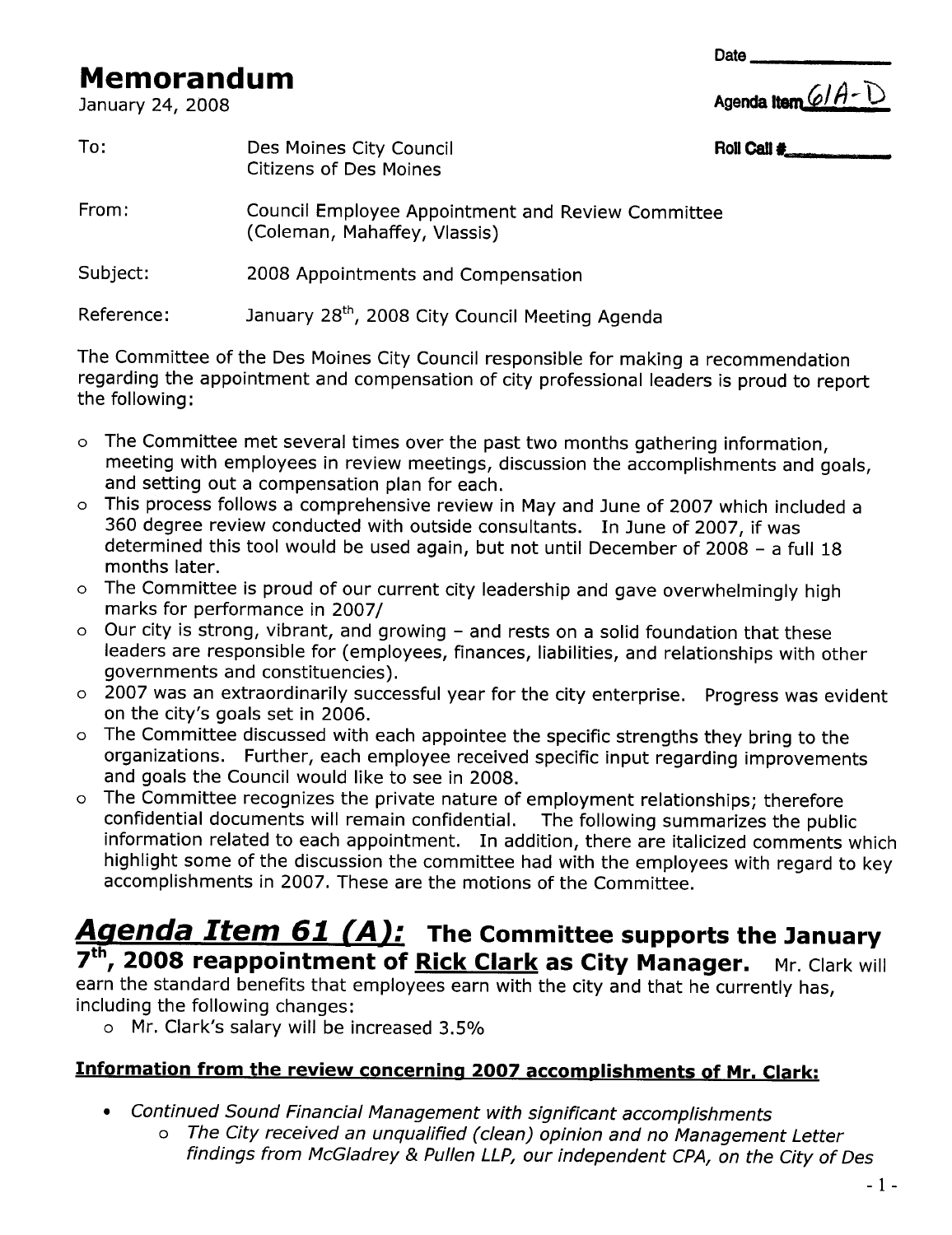Moines's financial statement for the period ending June 30, 2007. This is the first time in the past decade that the City of Des Moines has not received Management Letter comments or findings resulting from our annual audit.

- o The City's unreserved General Fund balance increased by over \$1 million for the year ending June 30, 2007. The total fund balance as of June 30, 2007 was \$11,245,248 or 8.9% of total general fund expenditures. The increase in the fund balance reflects a conservative approach to the use of the public's tax dollar, and is supportive of the financial goals expressed by Council.
- a Initiated and implemented strategies to reduce tax supported GO Bond amounts, resulting in a \$.52 decrease in the debt service levy for FY09.
- a A comprehensive '09 operating budget recommendation has been submitted to Council which requires no increase in the tax rate, reduces expenses, shifts financial resources in order to address strategic objectives, and allows basic City services to be maintained at the current level with relatively modest reductions in service levels.
- Continued leadership towards intergovernmental cooperation
	- o In conjunction with Mayor, formation of 9 City "Metropolitan Coalition"
	- a Made major presentation to Legislative Tax Committee
	- o Active participant with MPO and STP Regional Leader
- **Effective Economic Development leadership** 
	- a Helped foster "environment of confidence" that has encouraged private and public investments in Des Moines
	- a Wellmark expansion in downtown
	- a Finalized Riverpoint West development agreement
	- a Guided preparation of new Downtown Development plan
	- $\circ$  Continued support for neighborhood development initiatives (Ingersoll, SE 14th / SW9th, Beaverdale, Eastgate, 6<sup>th</sup> Avenue, Highland Park, etc.)
	- a Guided formation of Superblock Master Planning Process
- Successful Police Chief Selection process
- Developed implementation strategy for Council adopted goals
- · Helped guide CIETC towards a new, much improved governing and administrative structure
- · Provided City leadership that contributed towards the first Hy- Vee BG Triathlon which brought in over 1600 amateur athletes and 150 elite athletes
- Continued leadership for city organizational changes necessary to meet evolving needs
	- a Fleet study completed, management change implemented, and fleet size reduced.
	- a Sustainabilty team established and working towards new review protocols for purchase of equipment, construction designs, and other related City actions
	- a Managed difficult transition in IT Department, assumed direct control of department, and achieved significant improvements including initiation of strategic planning process.
	- a Proposed comprehensive review of City organization with possible tie to space re-configuration.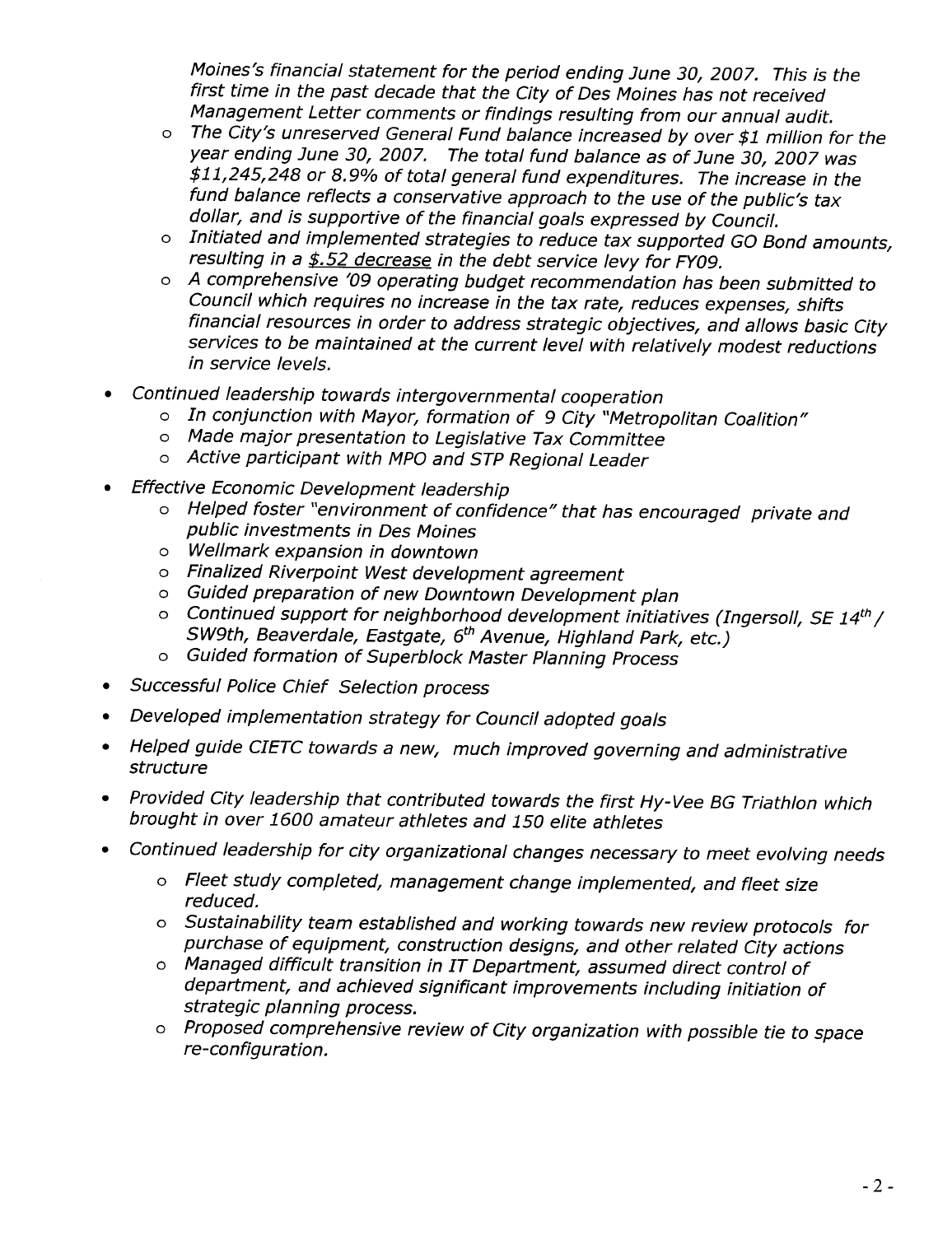# Agenda Item 61 (B): The Committee supports the January 7<sup>th</sup>, 2008 reappointment of **Bruce Bergman as City Attorney**. Mr.

Bergman will earn the standard benefits that employees earn with the city and that he currently has, including the following changes:

o Mr. Bergman's salary will be increased 3.5%.

#### Information from the review concerning 2007 accomplishments of Mr. Bergman:

City Ordinances: Legal Department prepared for council adoption an ordinance which established regulations for after-hours establishments.

Economic Development: The Legal Department assisted the City Manager and drafted numerous contracts and other legal documents for the construction of several residential, commercial and retail developments in the downtown.

**Eminent Domain:** Legal Department prepared for council adoption the Forest Avenue Urban Renewal Acquisition Plan, the first known to be adopted in Iowa following the 2006 eminent domain legislation requiring such plans.

Legislation: In 2007 worked with City Council Legislative Subcommittee regarding a variety of legislation. Assisted in efforts relating to various legislation, including cable franchise bil, regional transit district, gas/electric franchise fees and property taxation. During summer and fall of 2007 participated in more than thirty meetings with legislators and interest groups regarding franchise fee legislation.

Litigation - Litigation Division successfully defended the City in several trials and appeals. Substantial participation in the resolution of the intergovernmental dispute involving the federal and state government, CIETC and its members. Substantial participation in negotiating the resolution of the Register open meetings lawsuit against CIETC and individual board members.

Metropolitan Advisory Council: Attended MAC meetings and provided legal assistance.

**Metropolitan Coalition:** Provided substantial assistance in the formation and organization of the Metropolitan Coalition, including the preparation of the Metropolitan Coalition Agreement and RFP for lobbying services.

Workload Measures - The Legal Department drafted over one hundred new ordinances, reviewed more than five hundred state legislative bills and over three thousand roll calls, drafted or reviewed more than twelve hundred contracts, handled more than four hundred claims, and fied more than four hundred fifty municipal infractions in the past year.

# Agenda Item 61 ( $C$ ): The Committee supports the January 7<sup>th</sup>, 2008 reappointment of **Diane Rauh as City Clerk.** Ms.

Rauh will earn the standard benefits that employees earn with the city and that she currently has, including the following changes:

o Ms. Rauh's salary will be increased 3.5%.

#### Information from the review concerning 2007's top two accomplishments of Ms. Rauh:

During 2007 the City Clerk's Office installed new software and made process improvements that greatly enhance the Mayor/Council meeting agenda information on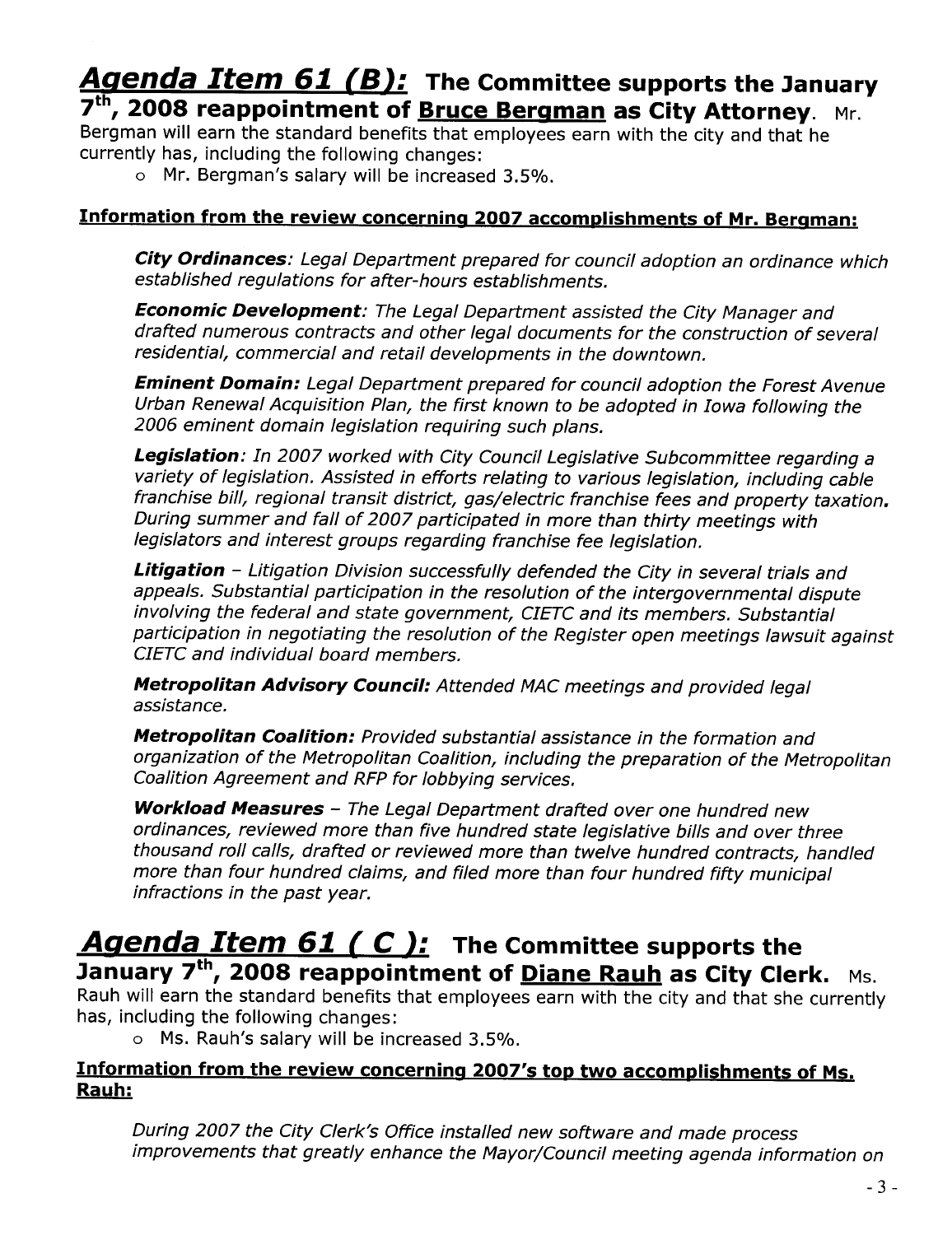the City's Website. As you know the Council, staff and citizens use the website to review Council agenda items prior to the Council meetings. The new processes allow the Clerk's Office to directly upload documents to the website and bypass intermediate steps that were required in the past.

Additionally during 2007 the City Clerk's Office began using a program offered by the State of Iowa, which allows Cities to withhold payment of income tax refunds for nonpayment of fees owed to a municipality. This program assists in the collection of past due parking tickets. Additionally the Clerk's Office is working with Polk County Treasurer Mary Maloney and the Iowa DOT to place a "hold" on license plate registration renewals when the vehicle has unpaid parking tickets. Both of these efforts will bring additional revenue to the City that up to this point has been uncollectible.

The Clerk's Office is in constant contact with citizens seeking information, and interacts with many City Departments on a daily basis. They have and will continue to provide top-notch customer service to both citizens and staff.

# Agenda Item of (D): The Committee supports the January 7<sup>th</sup>, 2008 appointment of <u>Rudy Simms</u> as Des Moines Human Right

**Department Director.** Mr. Simms will earn the standard benefits that employees earn with the city and that he currently has, including the following changes:

o Mr. Simms's salary will be increased 2.5%.

#### Information from the review concernina 2007 accomolishments of Mr. Simms:

We have formed the not-for-profit organization, Greater Des Moines Friends of **Human Rights, Inc.** We have the cooperation of the West Des Moines Human Rights Commission, State of Iowa Civil Rights Commission, City of Urbandale Human Rights and a host of others to participate in our efforts to bring a much broader concerted effort to the educational approach to Human and Civil Rights within the Greater Des Moines area.

This year we organized the International Human Rights Day Celebration at the Central Library in downtown Des Moines and the 21st Annual Symposium: Building Partnerships in Civil and Human Rights, over 250 people attended this event this past April 18 at the Hotel Fort Des Moines.

Partnership with Iowa Civil Rights on Fair Housing Commercials that ran for six weeks raised the profile of the Des Moines Human Rights Commission and provided information to the public about the Department.

This year Mr Simms was elected President of the Iowa League of Human Rights Agencies, membership of which 27 local Commissions and the State Civil Rights Commission make up a support group for human and civil rights agencies. I was also appointed to the State of Iowa Abraham Lincoln Bicentennial Commission to assist in planning the events to commemorate Lincoln.

The Director is sought out to conduct Diversity Training at the IOWA LAW ENFORCEMENT ACADEMY AND THE REGIONAL POLICE ACADEMY. Iowa compensates the Human Rights Commission \$200.00 per class.